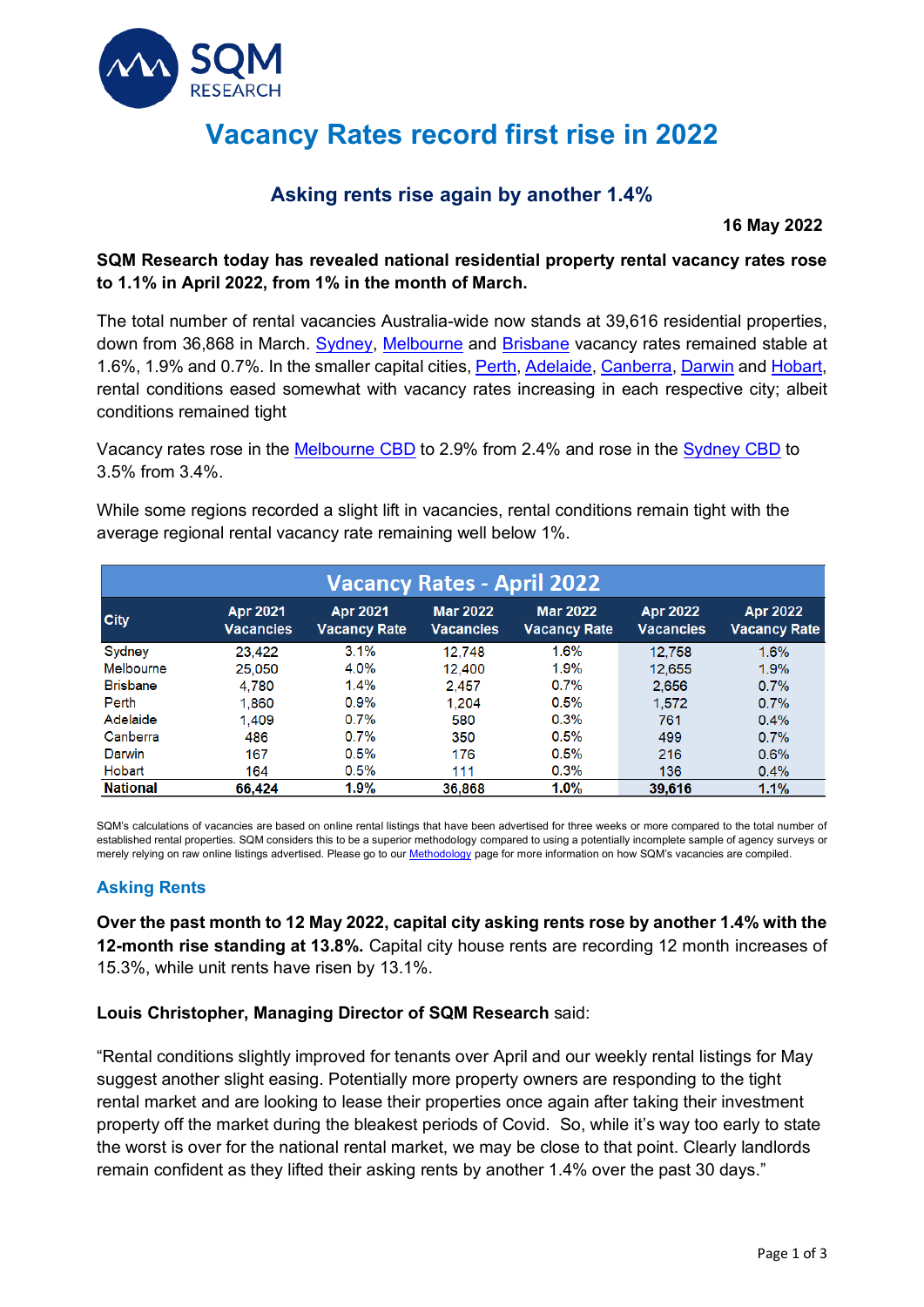

| SQM Research Weekly Rents Index   |            |                   |                               |                               |                     |  |  |  |  |
|-----------------------------------|------------|-------------------|-------------------------------|-------------------------------|---------------------|--|--|--|--|
| <b>Week ending</b><br>12 May 2022 | Rent       | Chg on<br>prev wk | <b>Rolling month</b><br>% chg | 12 mth<br>% chg               |                     |  |  |  |  |
| <b>Sydney</b>                     | All Houses | 792.2             | $-1.2$ $\blacktriangledown$   | $0.5\%$ $\triangle$           | 19.4% ▲             |  |  |  |  |
|                                   | All Units  | 511.4             | $1.6 \triangle$               | 1.7% ▲                        | 12.9% ▲             |  |  |  |  |
|                                   | Combined   | 601.2             | 0.7 <sub>A</sub>              | 1.7% ▲                        | 15.2% ▲             |  |  |  |  |
| <b>Melbourne</b>                  | All Houses | 554.6             | $1.4 \triangle$               | 1.0% ▲                        | $9.4\%$ $\triangle$ |  |  |  |  |
|                                   | All Units  | 418.5             | $2.5 \triangle$               | $2.2\%$ $\triangle$           | 15.5% ▲             |  |  |  |  |
|                                   | Combined   | 465.3             | $2.2 \triangle$               | 2.1% ▲                        | 13.0% ▲             |  |  |  |  |
| <b>Brisbane</b>                   | All Houses | 594.8             | $1.2 \triangle$               | $0.7\%$ $\triangle$           | 20.9% ▲             |  |  |  |  |
|                                   | All Units  | 428.5             | 2.5 <sub>A</sub>              | 3.1% ▲                        | 10.6% ▲             |  |  |  |  |
|                                   | Combined   | 510.3             | $1.9+$                        | $2.1\%$ $\triangle$           | 16.8% ▲             |  |  |  |  |
| <b>Perth</b>                      | All Houses | 571.8             | $-2.8$ $\blacktriangledown$   | $-1.3\%$ $\blacktriangledown$ | $9.6\%$ $\triangle$ |  |  |  |  |
|                                   | All Units  | 432.1             | $-1.1$ $\blacktriangledown$   | $0.0\%$ $\triangle$           | $9.5\%$ $\triangle$ |  |  |  |  |
|                                   | Combined   | 507.3             | $-2.0$ $\blacktriangledown$   | $-0.7\%$                      | $9.1\%$ $\triangle$ |  |  |  |  |
| <b>Adelaide</b>                   | All Houses | 523.1             | $5.9 \triangle$               | 3.5% ▲                        | 19.8% ▲             |  |  |  |  |
|                                   | All Units  | 363.3             | $-2.3$ $\blacktriangledown$   | $-0.3\%$                      | $8.8\%$ $\triangle$ |  |  |  |  |
|                                   | Combined   | 467.6             | $3.0 \triangle$               | 2.8% ▲                        | 17.4% ▲             |  |  |  |  |
| <b>Canberra</b>                   | All Houses | 762.4             | $1.6 \triangle$               | $-0.3\%$                      | 10.4% ▲             |  |  |  |  |
|                                   | All Units  | 553.2             | $-2.2$ $\blacktriangledown$   | $-1.1\%$                      | 12.3% ▲             |  |  |  |  |
|                                   | Combined   | 644.3             | $-0.5$ $\blacktriangledown$   | $-0.2\%$                      | 11.6% ▲             |  |  |  |  |
| <b>Darwin</b>                     | All Houses | 689.4             | $7.6 \triangle$               | $6.4\%$ $\triangle$           | 15.5% ▲             |  |  |  |  |
|                                   | All Units  | 465.7             | 39.3 ▲                        | 1.3% ▲                        | $9.4\%$ $\triangle$ |  |  |  |  |
|                                   | Combined   | 555.7             | 26.5 ▲                        | 3.9% ▲                        | 13.0% ▲             |  |  |  |  |
| <b>Hobart</b>                     | All Houses | 525.3             | $6.7+$                        | 1.3% ▲                        | 12.4% ▲             |  |  |  |  |
|                                   | All Units  | 443.5             | $2.5\triangle$                | $-1.4\%$                      | 9.7% ▲              |  |  |  |  |
|                                   | Combined   | 495.6             | $5.2 \triangle$               | $0.4\%$ $\triangle$           | 12.1% ▲             |  |  |  |  |
| <b>National</b>                   | All Houses | 581.0             | $4.0 \triangle$               | $0.3\%$ $\triangle$           | 14.4% ▲             |  |  |  |  |
|                                   | All Units  | 442.0             | $4.0 \triangle$               | 1.6% ▲                        | 12.2% ▲             |  |  |  |  |
|                                   | Combined   | 501.7             | $4.0 \triangle$               | 1.3% ▲                        | 12.7% ▲             |  |  |  |  |
| <b>Cap City Average</b>           | All Houses | 641.0             | 0.0                           | $0.3\%$ $\triangle$           | 15.3% ▲             |  |  |  |  |
|                                   | All Units  | 465.0             | $2.0 \triangle$               | 1.5% ▲                        | 13.1% ▲             |  |  |  |  |
|                                   | Combined   | 530.9             | $1.3 \triangle$               | 1.4% ▲                        | 13.8% ▲             |  |  |  |  |

Next update: 20 May 2022